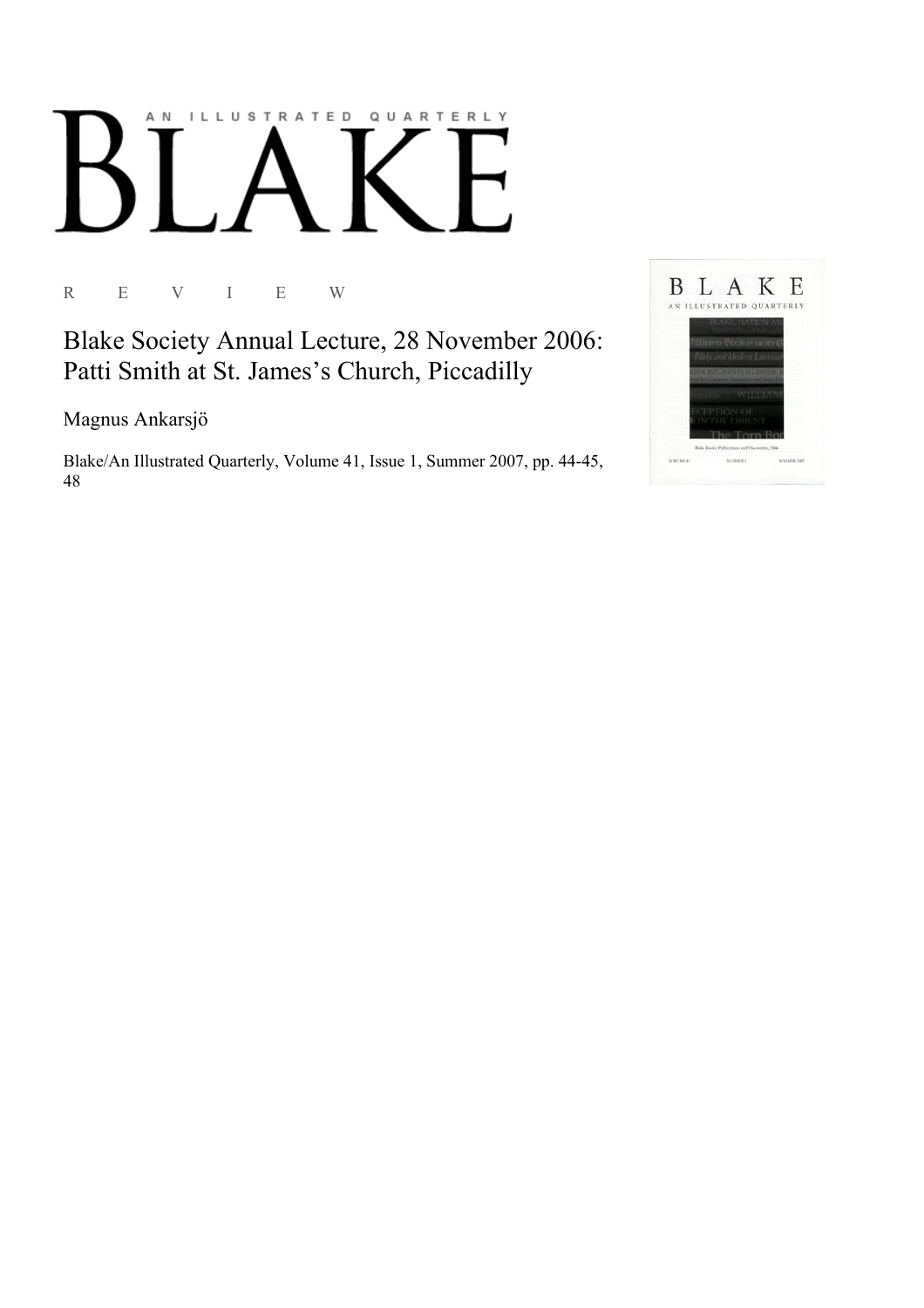R E V I E

Blake Society Annual Lecture, 28 November 2006: Patti Smith at St. James's Church, Piccadilly, London.

W

## Reviewed by Magnus Ankarsjo

Maybe one day we'll be strong enough To build it back again Build the peaceable kingdom Build it back again Patti Smith, "Peaceable Kingdom"

To celebrate the 249th birthday of William Blake, the Blake Society had the honor of welcoming legendary o celebrate the 249th birthday of William Blake, the rock artist and performer Patti Smith. With Philip Pullman, current president of the Blake Society, having presented the annual lecture in 2005—the first of its kind—this series of lectures could not have had a better start. Like the first one, this year's lecture came to be a great occasion. Patti Smith's performance was one of those rare events that will long remain in the memories of those fortunate enough to get a ticket to the sold-out show.

Smith rose to fame, quite fittingly, at the time of the explosion of the New York punk scene in the mid-seventies, and her music and poetry have withstood the test of time. When she first came to share the stage at CBGB and Max's Kansas City with the likes of Television, Talking Heads, Blondie, and the Ramones, she had already released her much acclaimed *Horses* album (1975). With hindsight one can see a different level of musical maturity than, say, the Sex Pistols, the Damned, or even the Clash; this early sign of promise comes as no surprise since Smith's artistic output shows an impressive breadth of expression. Her records range from the raw and naked *Radio Ethiopia* via the more polished *Wave* and *Easter* albums to the emphatic comeback of the last 10 years, launched with the elegiac *Gone Again* and continuing with an unprecedented series of CD releases. Smith has recorded 10 albums, including the release in early 2007 of *Twelve,* a cover album with some of her favorite songs. She has also published several volumes of poetry and other books.

It is with New York that we naturally associate Smith, and the characteristic atmosphere and attitude of the city have become something of her middle name. Apart from the celebrities of the punk movement, she has connections to beat writers like Allen Ginsberg and William S. Burroughs, with John Cale and of course Robert Mapplethorpe, as well as music icons such as Bob Dylan and Bruce Springsteen. She has also collaborated in various forms with several of these; for instance, her biggest

commercial success came with "Because the Night," composed together with Springsteen.

Smith has made no secret of her admiration for Blake, and it was obvious during her performance that she has taken the anecdotes of Blake's life to heart. She made numerous references to these throughout; perhaps the most memorable was when she told the audience of the parallel between her own first meeting with her then husband-to-be, Fred "Sonic" Smith, in a Detroit doorway and the more famous (to Blakeans at least) first meeting of William and Catherine at the Boucher's house in Battersea ("Do you pity me?" etc.). The artistic influence of Blake can be seen in many of her songs and poems. One good example is"My Blakean Year" from her CD *Trampin.* (The draft of this song was part of an exhibition, William Blake: Under the Influence, at the British Library, 11 January-21 March 2007, among other manuscripts by contemporary artists influenced by Blake.) In summer 2005 Smith was honored with the appointment as curator of the South Bank Meltdown festival in London. Having the opportunity to select artists of her own liking, she opted for several with an interest in Blake, such as Billy Bragg, and devoted one night each to performances centered on *Songs of Innocence* and *Songs of Experience.* 

There is little doubt that the location of the Blake Society's annual lectures greatly contributes to creating a special atmosphere, and thus to the success of the two lectures held so far. The Church of St. James, designed by Christopher Wren, is a wonderful and rare place to us Blakeans, and Patti Smith hit the right chord at once by acknowledging this fact in her first of many openhearted and spontaneous addresses to the audience during the show, telling us of the image in her mind of Blake's parents carrying little William to the font to be baptized. The memorial plaque of Blake's christening on 11 December 1757 has recently been rediscovered and placed next to the font where it belongs. Smith continued in this way, conjuring a magic spirit through which the audience could almost feel Blake's presence. The performance was also quite spontaneous and partly improvised, something which added to the benevolence and goodwill radiated by the artist. Only hours earlier Smith had picked up her friend Aaron Budnik at one of the secondhand bookshops around Charing Cross Road to support her on the acoustic guitar. Then, as she lost her way during the first song, she also confessed herself to be quite nervous and a bit intimidated by the collective Blake knowledge of the present congregation. Completely forgetting the words, she had to start again. On another song she played the wrong chords, informing the audience that, much to the delight of her longstanding and renowned fellow musicians in the Patti Smith Croup, she could plav only in A minor. Smith's good sense of humor throughout and generous down-toearth attitude created a warm atmosphere in the crowded church. The audience was presented with a well-balanced mixture of songs and poems, both bv Blake and from her own production. She started somewhat safely by reciting "The Lamb," perhaps what could be expected, knowing that a recording exists as part of the live version of "Boy Cried Wolf."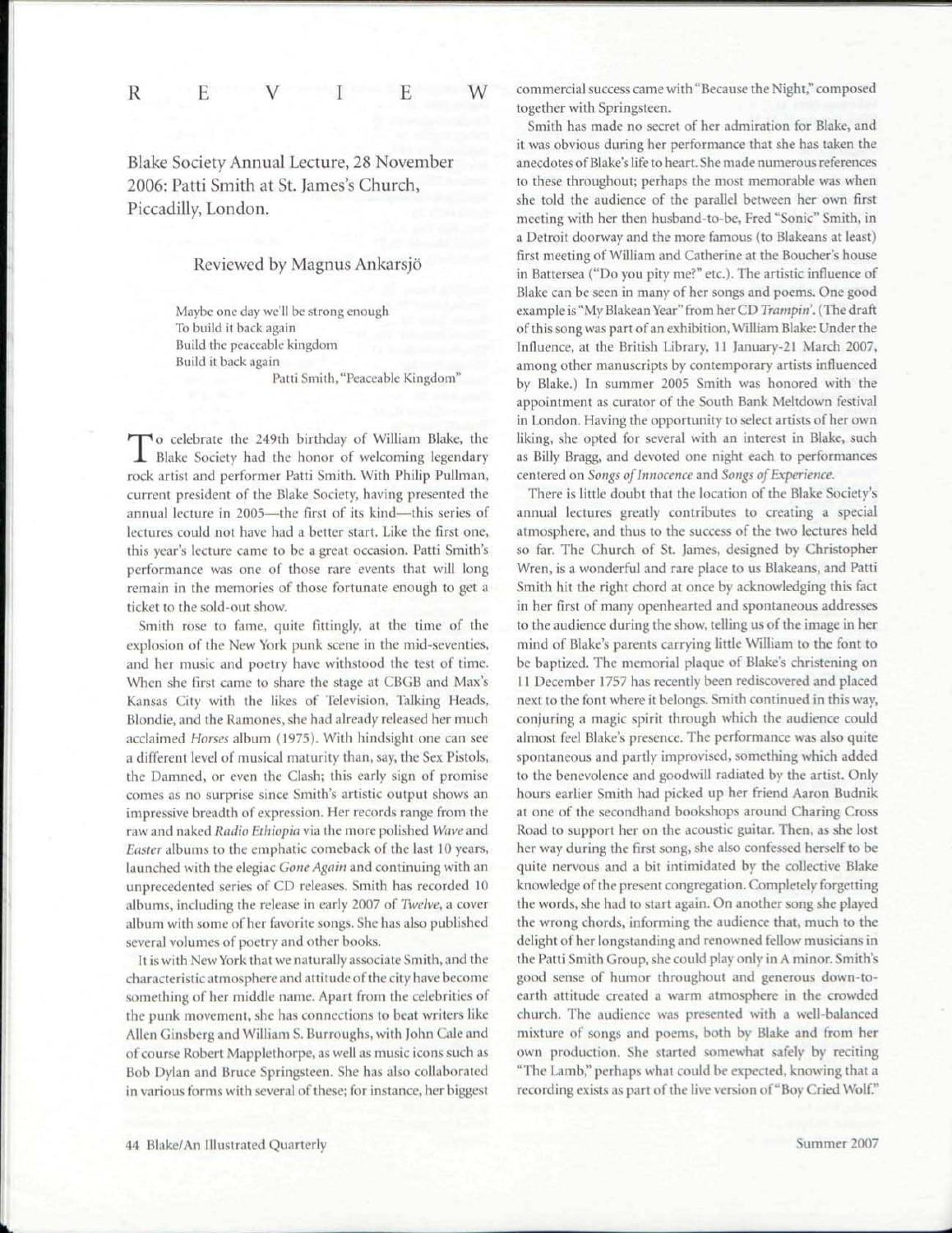Next came the first musical number and after that she had the courage convincingly to *sing* "The Tyger." From then on we lucky ones in the audience knew that we were in for a special treat. Among other much appreciated numbers, she read one of her best-known early poems, "Babelogue," showed that her political commitment is still there in a new song, "Qana," about the situation in the Middle East, played "Wing," the beautiful "Distant Fingers" from her second album, *Radio Ethiopia,* and, of course, "My Blakean Year." To us Blake people "My Blakean Year" is quite understandably the big hit, but the most emphatic and intense moment came when Smith came walking down the aisle and let the floor do the chorus of "People Have the Power." And power, both of voice and charisma, is definitely what this exceptional woman has.

When the last song was over there was wild applause and Patti Smith came in for one extra number, the tender "Paths That Cross," composed by her late husband, after which there was a long standing ovation. Copies of her new collection of poems, appropriately entitled *Auguries of Innocence* (published in 2006 in Britain by Virago Press, the year before in the US by HarperCollins), were sold out afterwards as Smith stayed on, generously signing them for over an hour.

It has been a great privilege to take part in these two enchanting and successful evenings with Philip Pullman and Patti Smith, and we must now hope that the annual Blake lecture becomes a permanent event. After Smith's remarkable performance, however, there is one slight dilemma facing Tim Heath, Keri Davies and the other commendable organizers: whom are they going to bring in next time (the 250th anniversary of Blake's birth at that!) to repeat this wonderful success? Bob Dylan or the Beatles?

# MINUT E PARTICULAR S

# Blake in the *Times Digital Archive*

### BY KERI DAVIES

A ccording to G. E. Bentley, Jr., relying, one presumes, on<br>the printed volumes of Palmer's *Index to the Times*, "no<br> $T_1$ ccording to G. E. Bentley, Jr., relying, one presumes, on account of Blake in *The Times* [London] is known before 1901."' However, since late 2003, the online *Times Digital* 

*Archive, 1785-1985* has not only incorporated every page of every issue of the *Times* newspaper from 1785 to 1985, but has made available the means to search its full text.<sup>2</sup> The Times *Digital Archive* uses character recognition software to read a sequence of digitized images of the actual pages of the newspaper (including graphics and pictures).

For the first time, users of the *Times Digital Archive* are able to search not just for home and international news, but can scan City pages, court pages, law reports, letters to the editor, book and theatre reviews, display and classified advertising, obituaries, and much material ignored by Palmer's *Index.*  (There is one small caveat. As users of similar online sources such as *EEBO* and *ECCO* will be aware, the search software does generate a small percentage of misreadings and failed readings.)<sup>3</sup>

The *Times Digital Archive* makes newly possible an extensive search for references to William Blake (and his friends and acquaintances), whether these references appear in news items, advertisements, book reviews, or in any other apparently irrelevant pages of the newspaper. I leave it to others to explore all 56,317 references to "blake" in the full *Archive,* but by restricting one's search by date (for example, to the years before the publication of Gilchrist's *Life of William Blake* in 1863), and by utilizing Boolean combinations of keywords such as "blake AND engraver," it becomes possible to reduce the number of references to be checked to manageable proportions.

It was, in fact, use of the search string "blake the engraver" that led me to a *Times* article that showed early knowledge of Blake's spiritualist drawings—the Visionary Heads—and that, remarkably for the time, rejected the view that these were evidence of Blake's madness.<sup>4</sup> The *Times* for 3 January 1829,1 found, included a lengthy review, spread over two columns, of *"LODGE'S PORTRAITS AND MEMOIRS.* | FURTHER NO-TICE.", of no obvious connection to Blake, but incorporating a Blake reference that a twenty-first-century researcher could only have located with the aid of the *Times Digital Archive.<sup>5</sup>*

Edmund Lodge (1756-1839), Clarenceux King of Arms, began issuing his *Portraits of Illustrious Personages of Great Britain* in 1814. It was completed in 1834 in 40 folio parts." The parts already completed were reissued in 12 volumes, quarto, in 1823. The *Times* reviewer, however, is concerned with the "Cabinet edition," published by William Smith in 6 volumes, octavo, in 1828. The review opens conventionally enough:

2. For further information, go to <http://www.galegroup.com/Times/ index.htm>.

3. *EEBO: Early English Books Online* <http://eebo.chadwyck.com>; *ECCO: Eighteenth Century Collections Online* <http://www.gale.com/ EighteenthCentury>.

4. G. E. Bentley, Jr., *The Stranger from Paradise: A Biography of William Blake* (New Haven: Yale University Press, 2001): "After 1820, most accounts of Blake refer to his Visionary Heads either as evidence of his madness or as something to be explained away" (379).

5. *Times* 3 January 1829 (issue 13793): 4, col. A.

6. Lucy Peltz, "Lodge, Edmund (1756-1839)," *Oxford Dictionary of Sational Biography* (Oxford: Oxford University Press, 2004).

<sup>1.</sup> G. B. Bentley, )r., *Blake Records,* 2nd ed. (New Haven: Yale University Press, 2004) 717fn. Palmer's *Index* is now conveniently available as *Palmer'\* Index to the Times, 1790-1905, on CD-ROM,* 2nd ed. (Cambridge: Chadwyck-Healey, 1995) or as an online resource <http://historynews. chadwyck.com>.